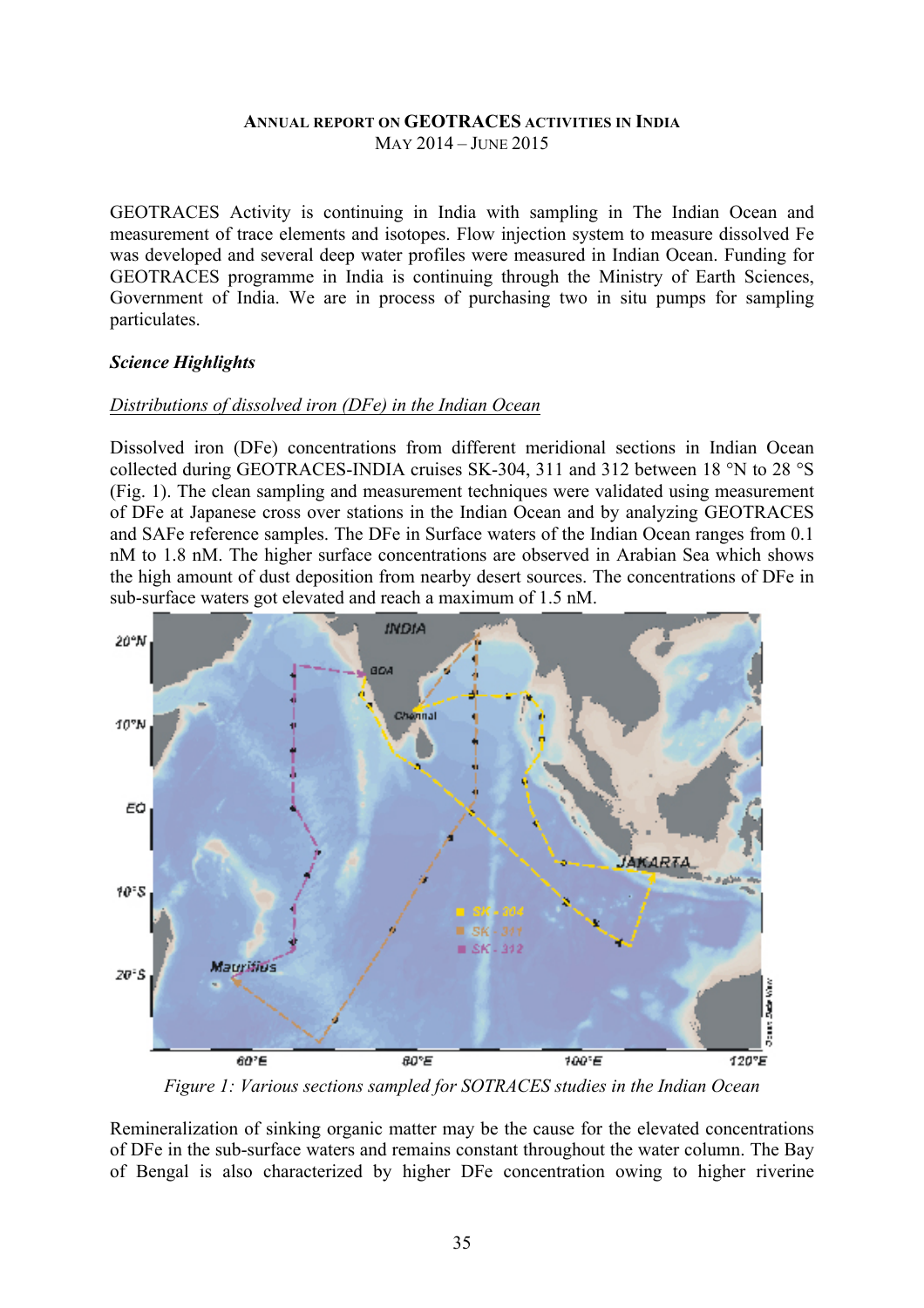particulate flux and OMZ. Water sampled around some of the hydrothermal sections along the central Indian ridge display high DFe concentrations, reaching a maximum of 27 nM. In addition to diverging boundaries in the oceans, the converging boundaries are also acting as an important source of dissolved Fe to the oceans.

### *εNd in the Arabian Sea: Water Mass mixing vs particle – water interaction*

Arabian Sea is characterized by intermediate water column oxygen minimum zone resulting from high productivity sustained by upwelling during SW monsoon. It receives significant amount of particulates from the rivers such as the Indus, the Narmada etc and atmospheric dust from adjoining arid landmasses. An extensive study of Nd isotope composition has been carried out in the Arabian Sea to characterize the various water masses present and quantify the Nd sourced from the fluvial and Aeolian particles by their interaction with the seawater. Several water profiles were collected onboard Sagar Sampada during April 2012 in the Arabian Sea along 68 °E meridional section between equator and 21 °N. Nd isotope composition was determined using MC-ICPMS after pre-concentrating and purifying it from  $\sim$ 20 liters of seawater.  $\epsilon_{Nd}$  in the Arabian Sea vary significantly from -14.37 to -5.57 with less radiogenic values in the northern Arabian Sea and more radiogenic Nd in the surface waters between 4 °N and 16 °N. The  $\varepsilon_{Nd}$  results demonstrate the significant presence of Antarctic Bottom Water AABW) and North Atlantic Deep Water (NADW) in the bottom and deep Arabian Sea respectively. Persian Gulf water (PGW) and Red Sea Water (RSW) are present at water depth 400 to 1000 m between 4 °N to 16 °N. Important features of this study are the non-radiogenic Nd in the northern Arabian Sea and the radiogenic Nd in the surface water of the Central Arabian Sea, between 4 °N to 16 °N. Northern Arabian Sea is dominated by less radiogenic Nd resulting from its release from the lithogenic particles with  $\epsilon_{Nd} \sim -14$  brought by the river Indus. Radiogenic Nd of the surface water of the Central Arabian Sea is contributed by dissolution of Aeolian dust having  $\epsilon_{Nd} \sim -6$ . Particle – water interaction seems to have a dominant control on the Nd budget of the Arabian Sea with Nd contribution from fluvial particles increases towards northern Arabian Sea whereas Aeolian contribution decreases towards northern and eastern Arabian Sea.

# *Upper Ocean cabon export using 210Po/210Pb disequilibrium*

Naturally-occurring particle-reactive radionuclides  $(^{234}Th, ^{210}Po)$  provide possible means for quantifying export flux of particulate organic carbon (POC) from the surface ocean at various time scales, because of their specific half-lives. The naturally occurring radionuclide <sup>210</sup>Po is typically deficient relative to its parent 210Pb in the surface ocean due to preferential removal by biota, while it is in near equilibrium or excess below the surface mixed layer due to rapid regeneration from sinking organic matter.

Seawater profiles for  $2^{10}P_0$  and  $2^{10}P_0$  from surface to 800 m water depth were collected at several locations from the Arabian Sea, Bay of Bengal and the Indian Ocean during March – May, 2014 under GEOTRACES programme. The Arabian sea, being more productive zone, shows more deficit of  $^{210}$ Po relative to  $^{210}$ Pb indicating intense biological removal of  $^{210}$ Po. Generally surface waters of the Indian Ocean have excess  $^{210}Pb$ , which increases sharply north of the equator due to atmospheric input of  $2^{10}Pb$  from continental aerosol. Removal flux of <sup>210</sup>Po relative to <sup>210</sup>Pb from 0-300 m depth from two transects along 87 °E and 65 °E between 18 °N to 14 °S ranged widely from 0.03 to 84.4 dpm  $m^{-2}$  d<sup>-1</sup>. The C/<sup>210</sup>Po ratio in particulates ranged between 239 and  $717 \mu M$  dpm<sup>-1</sup>. The derived export flux of POC using